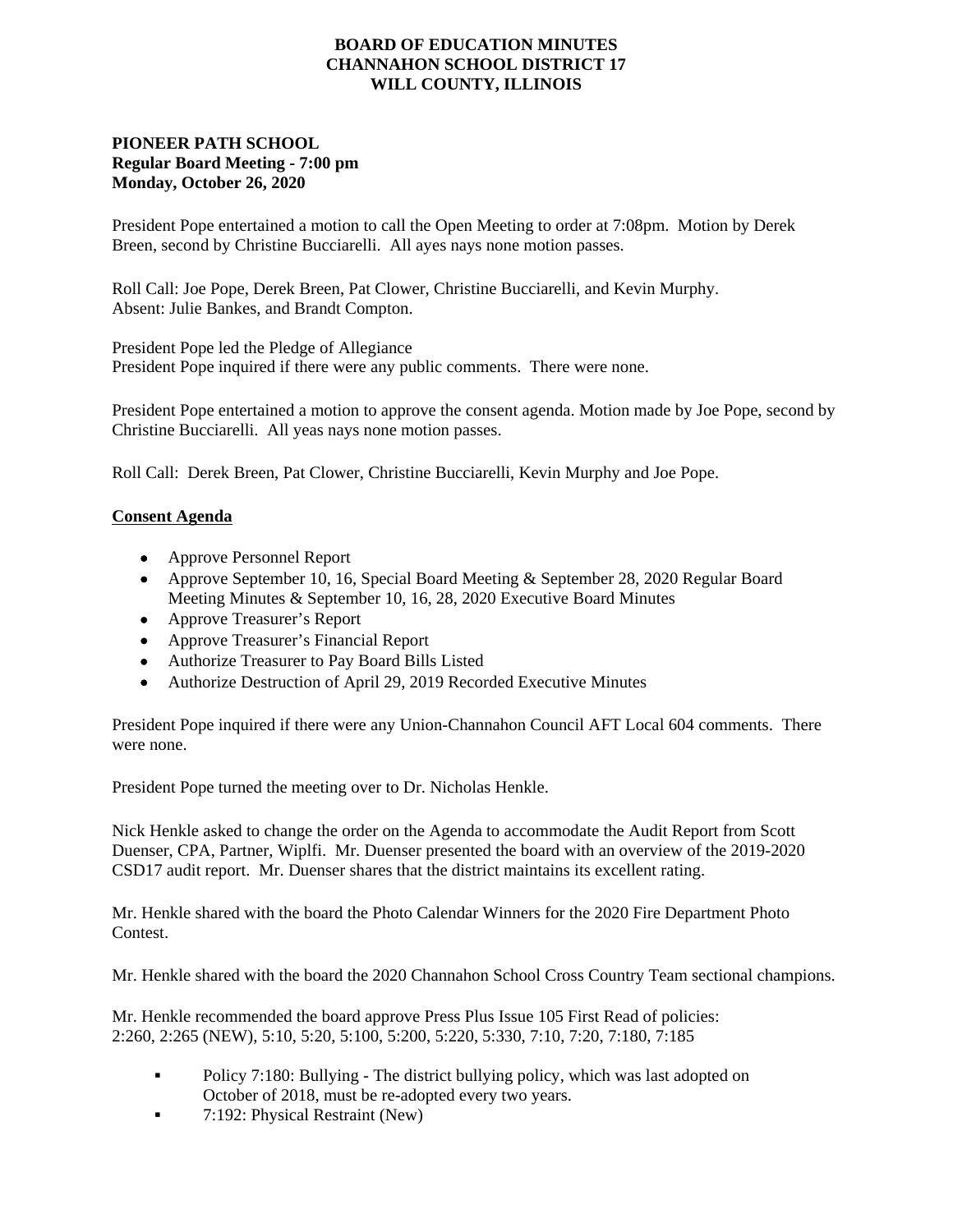President Pope entertained a motion to approve Press Plus Issue 105 First Read policies as listed. Motion by Christine Bucciarelli, second by Pat Clower. Voice Vote: All ayes nays none motion passes.

Mr. Henkle recommended the board approve the extension of the E-leaning support program through the second trimester. President Pope entertained a motion to approve the extension of the E-leaning support program through the second trimester. Motion by Derek Breen, second by Joe Pope. All ayes nays none motion passes.

Roll Call: Pat Clower, Christine Bucciarelli, Kevin Murphy, Joe Pope, and Derek Breen.

Mr. Henkle recommended the board approve a \$2,000 stipend for the management of the "Preschool for All" program. President Pope entertained a motion to approve a \$2,000 stipend for the management of the "Preschool for All" program. Motion by Christine Bucciarelli, second by Joe Pope. All ayes nays none motion passes.

Roll Call: Christine Bucciarelli, Kevin Murphy, Joe Pope, Derek Breen, and Pat Clower.

Mr. Henkle recommended the board approve the Three Rivers Public Library memorandum of agreement for the Library Care Program. President Pope entertained a motion to approve the Three Rivers Public Library memorandum of agreement for the Library Care Program. Motion by Joe Pope, second by Christine Bucciarelli. All ayes nays none motion passes.

Roll Call: Kevin Murphy, Joe Pope, Derek Breen, Pat Clower, and Christine Bucciarelli.

Mr. Henkle recommended the board approve the amended FY21 PTO Scavenger Hunt Fundraiser. President Pope entertained a motion to approve the amended FY21 PTO Scavenger Hunt Fundraiser. Motion by Joe Pope, second by Derek Breen. All ayes nays none motion passes.

Roll Call: Joe Pope, Derek Breen, Pat Clower, Christine Bucciarelli, and Kevin Murphy.

Mr. Henkle spoke with the board about the recent request for Facility Use priority access. Channahon Park District hosts the Frosty 5K and would like to use one of our facilities. After board discussion, permission was granted with the following stipulations. The event must take place on a Saturday. Channahon Park District will have to comply with all regulations regarding COVID. Channahon Park District will need to provide one of their employees to monitor the event.

President Pope handed the meeting over to Mr. Schroeder for the Administrative Report.

Mr. Schroeder recommended the board approve and accept the FY19-20 Audit report. President Pope entertained a motion to approve and accept the FY19-20 Audit report. Motion by Pat Clower, second by Kevin Murphy. All ayes nays none motion passes.

Roll Call: Derek Breen, Pat Clower, Christine Bucciarelli, Kevin Murphy and Joe Pope.

Mr. Schroeder discussed with the board the need for purchasing a copier. The board agreed for Mr. Schroeder to bring back for action at the November 16, 2020 board meeting.

Mr. Schroeder recommended the board continue the service contract with McGrath Office Equipment. Board directed Mr. Schroeder to bring back for action at the November 16, 2020 board meeting.

Mr. Schroeder recommended the board discuss the purchase of stop arm cameras for District buses. Mr. Schroeder reports that the district is experiencing and increase in stop are violations. Board directed Mr. Schroeder to bring back to November 16, 2020 for action.